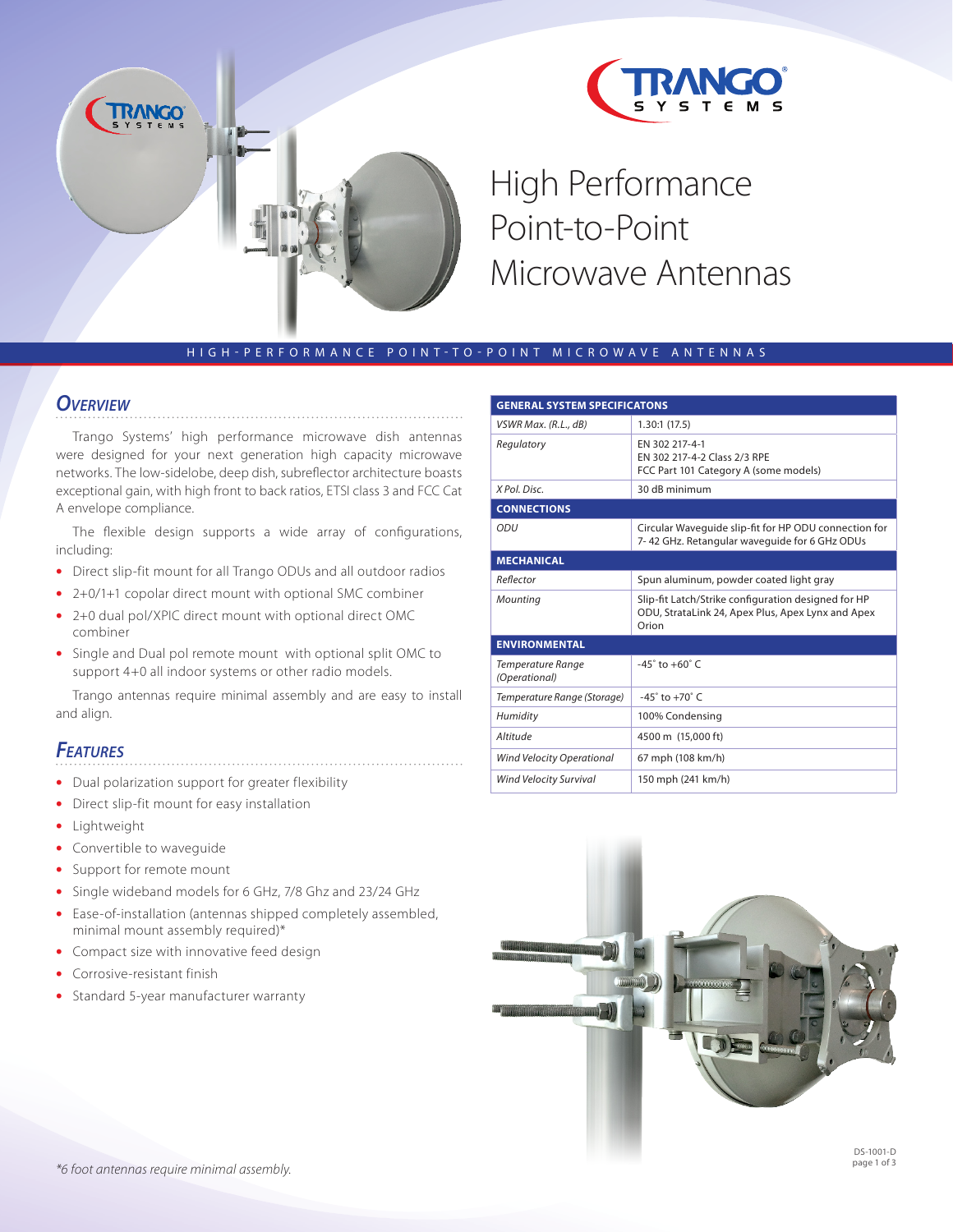# Trango High Performance Antenna Specifications

| <b>Mechanical Specifications</b>    | 8 in (.2 m)   | 1 ft $(.3 \, m)$ | 2 ft (.6 m)   | 3 ft (.9 m)   | 4 ft (1.2 m) | $6$ ft $(1.8 m)$ |
|-------------------------------------|---------------|------------------|---------------|---------------|--------------|------------------|
| Coarse Azimuth (deg)                | 360           | 360              | 360           | 360           | 360          | 360              |
| Fine Azimuth (deg)                  | $+/-15$       | $+/-15$          | $+/-15$       | $+/-10$       | $+/-10$      | $+/-5$           |
| Coarse Elevation (deg)              | $+/-25$       | $+/-25$          | $+/-25$       | $+/-10$       | $+/-10$      | $+/-5$           |
| Fine Elevation (deg)                | $+/-15$       | $+/-15$          | $+/-15$       | $+/-10$       | $+/-10$      | $+/-5$           |
| Mounting Pipe Diam (mm)             | $51 - 114$    | $51 - 114$       | $51 - 114$    | $51 - 114$    | 114          | 114              |
| Mounting Pipe Diam (inch)           | $2.00 - 4.48$ | $2.00 - 4.48$    | $2.00 - 4.48$ | $2.00 - 4.48$ | 4.48         | 4.48             |
| Side Struts (included)              | $\mathbf{0}$  | $\Omega$         |               | $\mathbf 0$   |              |                  |
| Antenna Net Weight with Mount (kg)  | 4.5           | 6.9              | a             | 26            | 44.5         | 85               |
| Antenna Net Weight with Mount (lbs) | 9.9           | 15.2             | 19.8          | 57.3          | 98.1         | 187.7            |

# Wind Loading Specifications

| <b>Wind Loading Specifications</b> | 8 in (.2 m) | 1 ft $(.3 \text{ m})$ | 2 ft (.6 m) | 3 ft (.9 m) | 4 ft (1.2 m) | 6 ft (1.8 m) |
|------------------------------------|-------------|-----------------------|-------------|-------------|--------------|--------------|
| Axial Forces (N)*                  | 196         | 407                   | 1218        | 2605        | 4008         | 9758         |
| Side Forces (N)*                   | 07          | 201                   | 601         | 1286        | 1978         | 4816         |
| Twisting Moment (N-M)*             |             | 168                   | 505         | 715         | 1759         | 2728         |

*\*Wind forces at wind velocity survival rating.*

# Mechanical Specifications by Model

| <b>Model</b> | <b>Actual Diam (m)</b> | <b>Actual Diam (ft)</b> | weight (kg) | Antenna + Mount   Antenna + Mount<br>weight (lbs) | <b>Shipping Dims</b><br>(cm) | <b>Shipping Dims</b><br>(in) | <b>Shipping Gross</b><br>Weight (kg) | <b>Shipping Gross</b><br><b>Weight (lbs)</b> |
|--------------|------------------------|-------------------------|-------------|---------------------------------------------------|------------------------------|------------------------------|--------------------------------------|----------------------------------------------|
| AD6G-2-T2    | 0.66                   | 2.15                    | 9           | 19.8                                              | 750 x 750 x 440              | 24.6 x 24.6 x 14.4           | 14.8                                 | 32.6                                         |
| AD6G-3-T2    | 1.02                   | 3.35                    | 24          | 52.9                                              | 1130 x 1130 x 450            | 37.1 x 37.1 x 14.8           | 48.5                                 | 106.9                                        |
| AD6G-4-T2    | 1.23                   | 4.03                    | 42          | 92.6                                              | 1380 x 450 x 1700            | 45.3 x 14.8 x 55.8           | 71                                   | 156.5                                        |
| AD6G-6-T2    | 1.88                   | 6.16                    | 85          | 187.4                                             | 2100 x 570 x 2200            | 65.6 x 18.7 x 72.2           | 151                                  | 332.9                                        |
| AD8G-1-T2    | 0.39                   | 1.27                    | 6.7         | 14.8                                              | 500 x 450 x 320              | 19.7 x 17.7 x 12.6           | 8.5                                  | 18.7                                         |
| AD8G-2-T2    | 0.66                   | 2.15                    | 8.7         | 19.2                                              | 750 x 750 x 440              | 29.5 x 29.5 x 17.3           | 14.5                                 | 32.0                                         |
| AD8G-3-T2    | 1.02                   | 3.35                    | 24          | 52.9                                              | 1130 x 1130 x 450            | 44.4 x 44.4 x 17.7           | 48.5                                 | 106.9                                        |
| AD8G-4-T2    | 1.23                   | 4.03                    | 42          | 92.6                                              | 1380 x 450 x 1700            | 54.3 x 17.7 x 66.9           | 71                                   | 156.5                                        |
| AD8G-6-T2    | 1.88                   | 6.16                    | 85          | 187.4                                             | 2100 x 570 x 2200            | 82.7 x 22.4 x 86.6           | 151                                  | 332.9                                        |
| AD11G-1-T2   | 0.39                   | 1.27                    | 6.5         | 14.3                                              | 500 x 450 x 320              | 19.7 x 17.7 x 12.6           | 8.3                                  | 18.3                                         |
| AD11G-2-T2   | 0.66                   | 2.15                    | 8.5         | 18.7                                              | 750 x 750 x 440              | 29.5 x 29.5 x 17.3           | 14.3                                 | 31.5                                         |
| AD11G-3-T2   | 1.02                   | 3.35                    | 24          | 52.9                                              | 1130 x 1130 x 450            | 44.4 x 44.4 x 17.7           | 48.5                                 | 106.9                                        |
| AD11G-4-T2   | 1.23                   | 4.03                    | 46          | 101.4                                             | 1380 x 450 x 1700            | 54.3 x 17.7 x 66.9           | 71                                   | 156.5                                        |
| AD11G-6-T2   | 1.88                   | 6.16                    | 85          | 187.4                                             | 2100 x 570 x 2200            | 82.7 x 22.4 x 86.6           | 151                                  | 332.9                                        |
| AD13G-1-T2   | 0.38                   | 1.26                    | 7.2         | 15.9                                              | 500 x 450 x 320              | 19.7 x 17.7 x 12.6           | 16.2                                 | 35.7                                         |
| AD13G-2-T2   | 0.66                   | 2.15                    | 10.4        | 22.9                                              | 750 x 750 x 440              | 29.5 x 29.5 x 17.3           | 22                                   | 48.5                                         |
| AD13G-3-T2   | 1.02                   | 3.35                    | 27          | 59.5                                              | 1130 x 1130 x 450            | 44.4 x 44.4 x 17.7           | 51.5                                 | 113.5                                        |
| AD13G-4-T2   | 1.23                   | 4.03                    | 46          | 101.4                                             | 1380 x 450 x 1700            | 54.3 x 17.7 x 66.9           | 75                                   | 165.3                                        |
| AD13G-6-T2   | 1.88                   | 6.16                    | 85          | 187.4                                             | 2100 x 570 x 2200            | 82.7 x 22.4 x 86.6           | 151                                  | 332.9                                        |
| AD15G-1-T2   | 0.38                   | 1.25                    | 7.1         | 15.7                                              | 500 x 450 x 320              | 19.7 x 17.7 x 12.6           | 8.9                                  | 19.6                                         |
| AD15G-2-T2   | 0.66                   | 2.17                    | 10.2        | 22.5                                              | 750 x 750 x 440              | 29.5 x 29.5 x 17.3           | 15.9                                 | 35.1                                         |
| AD15G-3-T2   | 1.02                   | 3.35                    | 27          | 59.5                                              | 1130 x 1130 x 450            | 44.4 x 44.4 x 17.7           | 51.5                                 | 113.5                                        |
| AD15G-4-T2   | 1.23                   | 4.03                    | 46          | 101.4                                             | 1380 x 450 x 1700            | 54.3 x 17.7 x 66.9           | 75                                   | 165.3                                        |
| AD15G-6-T2   | 1.88                   | 6.16                    | 85          | 187.4                                             | 2100 x 570 x 2200            | 82.7 x 22.4 x 86.6           | 151                                  | 332.9                                        |
| AD18G-1-T2   | 0.38                   | 1.25                    | 6.9         | 15.2                                              | 500 x 450 x 320              | 19.7 x 17.7 x 12.6           | 8.7                                  | 19.2                                         |
| AD18G-2-T2   | 0.66                   | 2.17                    | 9.7         | 21.4                                              | 750 x 750 x 440              | 29.5 x 29.5 x 17.3           | 15.5                                 | 34.2                                         |
| AD18G-3-T2   | 1.02                   | 3.35                    | 26          | 57.3                                              | 1130 x 1130 x 450            | 44.4 x 44.4 x 17.7           | 50.5                                 | 111.3                                        |
| AD18G-4-T2   | 1.23                   | 4.03                    | 44.5        | 98.1                                              | 1380 x 450 x 1700            | 54.3 x 17.7 x 66.9           | 73.5                                 | 162.0                                        |
| AD18G-6-T2   | 1.88                   | 6.16                    | 85          | 187.4                                             | 2100 x 570 x 2200            | 82.7 x 22.4 x 86.6           | 151                                  | 332.9                                        |
| AD23G-0-T2   | 0.26                   | 0.86                    | 4.5         | 9.9                                               | 445 x 320 x 270              | 17.5 x 12.6 x 10.6           | 6.2                                  | 13.7                                         |
| AD23G-1-T2   | 0.38                   | 1.23                    | 6.9         | 15.2                                              | 500 x 450 x 320              | 19.7 x 17.7 x 12.6           | 8.7                                  | 19.2                                         |
| AD23G-2-T2   | 0.66                   | 2.15                    | 9           | 19.8                                              | 750 x 750 x 440              | 29.5 x 29.5 x 17.3           | 14.8                                 | 32.6                                         |
| AD23G-3-T2   | 1.02                   | 3.35                    | 26          | 57.3                                              | 1130 x 1130 x 450            | 44.4 x 44.4 x 17.7           | 50.5                                 | 111.3                                        |
| AD23G-4-T2   | 1.23                   | 4.03                    | 44.5        | 98.1                                              | 1380 x 450 x 1700            | 54.3 x 17.7 x 66.9           | 73.5                                 | 162.0                                        |
| AD23G-6-T2   | 1.88                   | 6.16                    | 85          | 187.4                                             | 2100 x 570 x 2200            | 82.7 x 22.4 x 86.6           | 151                                  | 332.9                                        |
| AD26G-1-T2   | 0.39                   | 1.27                    | 6.8         | 15.0                                              | 500 x 450 x 320              | 19.7 x 17.7 x 12.6           | 8.6                                  | 19.0                                         |
| AD26G-2-T2   | 0.67                   | 2.19                    | 8.8         | 19.4                                              | 750 x 750 x 440              | 29.5 x 29.5 x 17.3           | 14.6                                 | 32.2                                         |
| AD26G-3-T2   | 1.02                   | 3.35                    | 26          | 57.3                                              | 1130 x 1130 x 450            | 44.4 x 44.4 x 17.7           | 50.5                                 | 111.3                                        |
| AD26G-4-T2   | 1.23                   | 4.03                    | 44.5        | 98.1                                              | 1380 x 450 x 1700            | 54.3 x 17.7 x 66.9           | 73.5                                 | 162.0                                        |
| AD28G-1-T2   | 0.39                   | 1.27                    | 6.7         | 14.8                                              | 500 x 450 x 320              | 19.7 x 17.7 x 12.6           | 8.1                                  | 17.9                                         |
| AD28G-2-T2   | 0.67                   | 2.19                    | 8.8         | 19.4                                              | 750 x 750 x 440              | 29.5 x 29.5 x 17.3           | 14.6                                 | 32.2                                         |
| AD32G-1-T2   | 0.38                   | 1.23                    | 6.5         | 14.3                                              | 500 x 450 x 320              | 19.7 x 17.7 x 12.6           | 8.1                                  | 17.9                                         |
| AD32G-2-T2   | 0.66                   | 2.15                    | 8.8         | 19.4                                              | 750 x 750 x 440              | 29.5 x 29.5 x 17.3           | 14.5                                 | 32.0                                         |
| AD38G-1-T2   | 0.38                   | 1.23                    | 6.2         | 13.7                                              | 500 x 450 x 320              | 19.7 x 17.7 x 12.6           | 8                                    | 17.6                                         |
| AD38G-2-T2   | 0.66                   | 2.15                    | 8.7         | 19.2                                              | 750 x 750 x 440              | 29.5 x 29.5 x 17.3           | 14.5                                 | 32.0                                         |
| AD42G-1-T2   | 0.38                   | 1.23                    | 6.5         | 14.3                                              | 500 x 450 x 320              | 19.7 x 17.7 x 12.6           | 8                                    | 17.6                                         |
| AD42G-2-T2   | 0.66                   | 2.15                    | 9           | 19.8                                              | 750 x 750 x 440              | 29.5 x 29.5 x 17.3           | 14.5                                 | 32.0                                         |